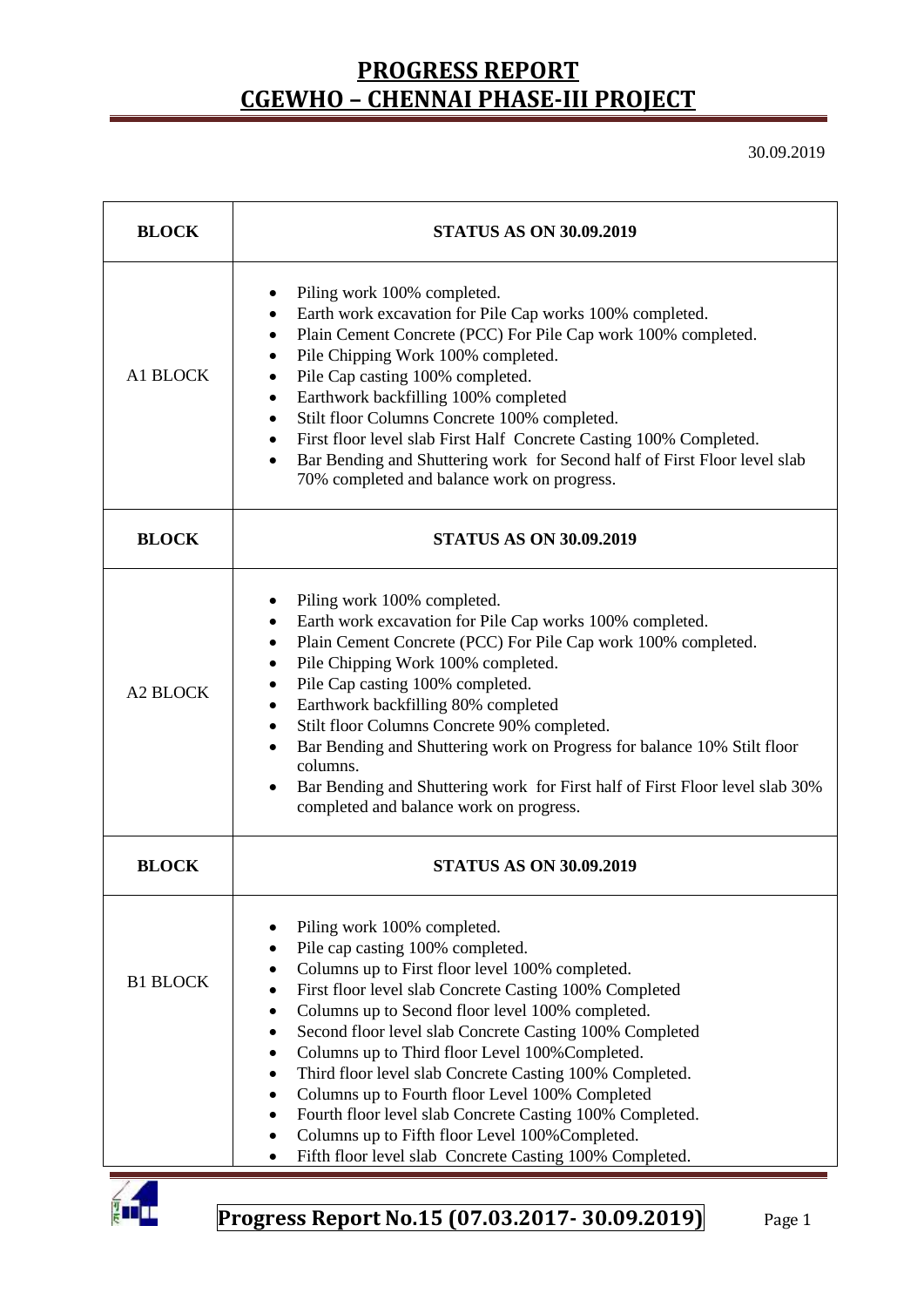| Columns up to Sixth floor Level 100% Completed<br>Sixth floor level slab Concrete Casting 100% Completed.<br>Shuttering & Barbending work for 1 <sup>st</sup> half of Seventh Floor level slab 50%<br>$\bullet$<br>completed and balance work on progress.<br>Block work for Model Flat at First Floor 100% completed.<br>٠<br>Ceiling & Wall Plastering work for Model flat 100% Completed.<br>$\bullet$<br>Finishing works for Model Flat 100% Completed.<br>$\bullet$                                                                                                                                                                                                                       |  |  |  |  |
|------------------------------------------------------------------------------------------------------------------------------------------------------------------------------------------------------------------------------------------------------------------------------------------------------------------------------------------------------------------------------------------------------------------------------------------------------------------------------------------------------------------------------------------------------------------------------------------------------------------------------------------------------------------------------------------------|--|--|--|--|
| <b>STATUS AS ON 30.09.2019</b>                                                                                                                                                                                                                                                                                                                                                                                                                                                                                                                                                                                                                                                                 |  |  |  |  |
| Piling work 100% completed.<br>٠<br>Earth work excavation for Pile Cap works 100% completed.<br>PCC for pile cap 100% completed.<br>Pile Cap Casting 100% completed<br>Columns up to First floor level 100% completed.<br>First floor level slab Concrete Casting 100% Completed.<br>٠<br>Columns up to Second floor level 100% completed.<br>٠<br>Second floor level slab First Half Concrete Casting 100% Completed.<br>٠<br>Shuttering & Barbending work for Second Half of Second Floor Level slab<br>٠<br>70% Completed and balance work on progress.<br>Shuttering & Barbending work for Columns upto Third floor on progress.<br>٠                                                      |  |  |  |  |
| <b>STATUS AS ON 30.09.2019</b>                                                                                                                                                                                                                                                                                                                                                                                                                                                                                                                                                                                                                                                                 |  |  |  |  |
| Piling work 100% completed.<br>٠<br>Pile cap casting 100% completed.<br>٠<br>Columns up to First floor level 100% completed.<br>First floor level slab Concrete Casting 100% Completed.<br>$\bullet$<br>Columns up to Second floor level 100% completed.<br>$\bullet$<br>Second floor level slab Concrete Casting 100% Completed<br>Columns up to Third floor level 100% completed.<br>Third floor level slab Concrete Casting 100% Completed.<br>Columns up to Fourth floor level 100% completed.<br>٠<br>Fourth floor level slab Concrete Casting 100% Completed.<br>Columns up to Fifth floor level 100% completed.<br>$\bullet$<br>Fifth floor level slab Concrete Casting 100% Completed. |  |  |  |  |
|                                                                                                                                                                                                                                                                                                                                                                                                                                                                                                                                                                                                                                                                                                |  |  |  |  |

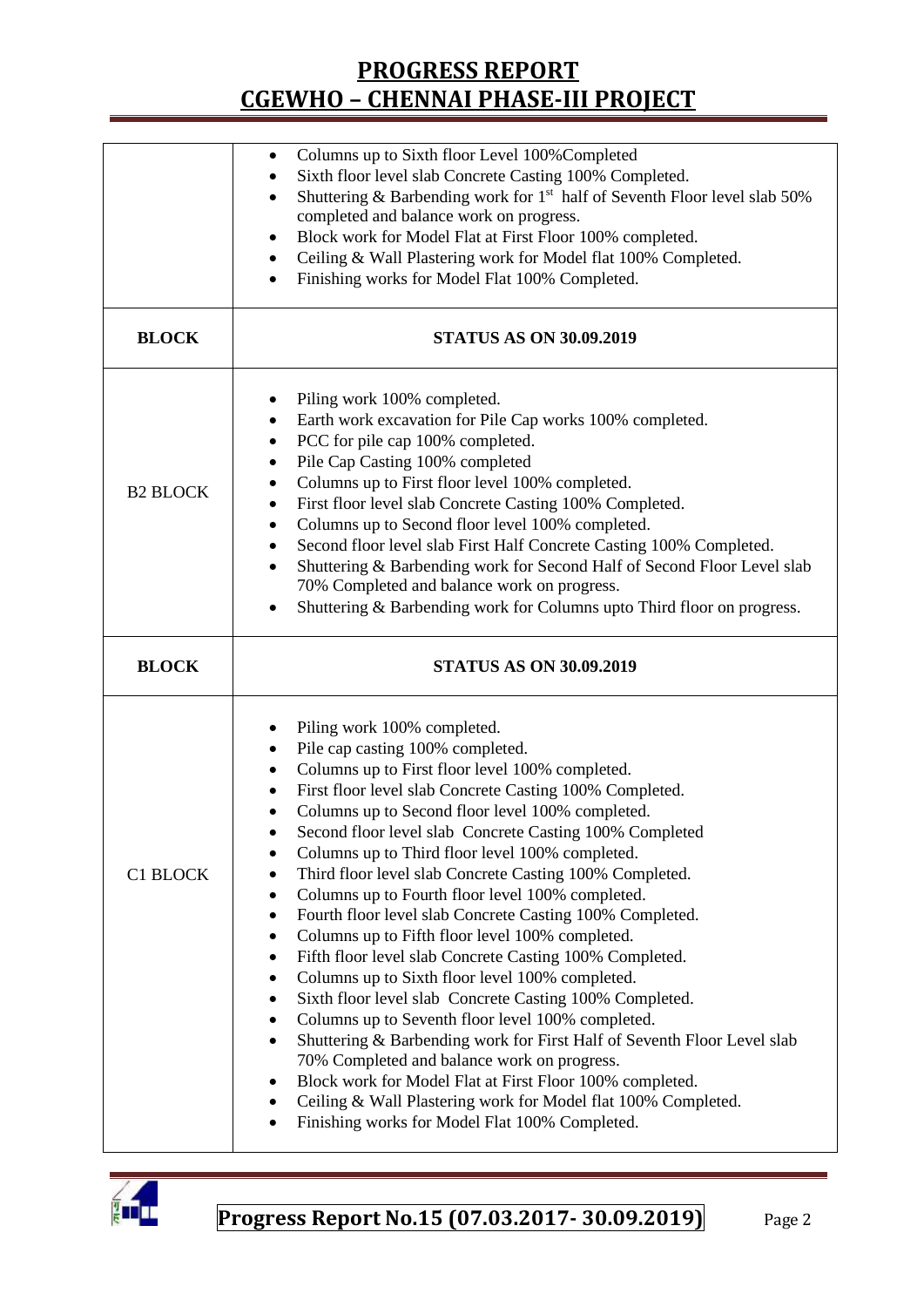| <b>BLOCK</b>               | <b>STATUS AS ON 30.09.2019</b>                                                                                                                                                                                                                                                                                                                                                                                                                                                                                                                                                                                                                                                                                                                                     |  |  |  |  |
|----------------------------|--------------------------------------------------------------------------------------------------------------------------------------------------------------------------------------------------------------------------------------------------------------------------------------------------------------------------------------------------------------------------------------------------------------------------------------------------------------------------------------------------------------------------------------------------------------------------------------------------------------------------------------------------------------------------------------------------------------------------------------------------------------------|--|--|--|--|
| <b>C<sub>2</sub> BLOCK</b> | Piling work 100% completed.<br>٠<br>Pile cap casting 100% completed.<br>٠<br>Columns up to First floor level 100% completed.<br>٠<br>First floor level slab Concrete Casting 100% Completed.<br>Columns up to Second Floor level 100% Completed.<br>Second floor level slab Concrete Casting 100% Completed.<br>Columns up to Third Floor level 100% Completed.<br>Third floor level slab Concrete Casting 100% Completed.<br>Columns up to Fourth Floor level 100% Completed.<br>Fourth floor level slab First Half Concrete Casting 100% Completed.<br>٠<br>Shuttering work for Second Half of Fourth floor level slab 70% completed<br>$\bullet$<br>and balance work on progress.                                                                               |  |  |  |  |
| <b>BLOCK</b>               | <b>STATUS AS ON 30.09.2019</b>                                                                                                                                                                                                                                                                                                                                                                                                                                                                                                                                                                                                                                                                                                                                     |  |  |  |  |
| <b>C3 BLOCK</b>            | Piling work 100% completed.<br>٠<br>Pile cap casting 100% completed.<br>Columns up to Stilt floor level 100% completed.<br>PCC flooring for Stilt Floor 100% Completed.<br>Columns up to First floor level 100% completed.<br>٠<br>First floor level slab Concrete Casting 100% Completed.<br>Columns up to Second floor level 100% completed.<br>٠<br>Second floor level slab First Half Concrete Casting 100% Completed.<br>٠<br>Shuttering & Barbending work for Second Half of Second floor level slab<br>$\bullet$<br>50% completed and balance work on progress.<br>Columns up to Third floor level 30% completed.<br>$\bullet$<br>Shuttering & Barbending work for First Half of Third floor level slab 25%<br>٠<br>completed and balance work on progress. |  |  |  |  |
| <b>BLOCK</b>               | <b>STATUS AS ON 30.09.2019</b>                                                                                                                                                                                                                                                                                                                                                                                                                                                                                                                                                                                                                                                                                                                                     |  |  |  |  |
| D1 BLOCK                   | Piling work 100% completed.<br>٠<br>Earth work excavation for Pile Cap works 100% completed.<br>٠<br>Plain Cement Concrete (PCC) For Pile Cap work 100% completed.<br>٠<br>Pile Chipping Work 100% completed.<br>$\bullet$<br>Pile Cap casting 100% completed.<br>٠<br>Earthwork backfilling 90% completed.<br>٠<br>Plinth Beam Block work 60% completed and balance work on progress.<br>٠<br>Stilt Floor Columns Concrete work 30% Completed & balance work on<br>$\bullet$<br>progress<br>Shuttering work for First half of First floor level slab 15% completed and<br>$\bullet$<br>balance work on progress.                                                                                                                                                  |  |  |  |  |
|                            | Barbending Fabrication work for First half of First Floor level slab 10%<br>completed and balance work on progress.                                                                                                                                                                                                                                                                                                                                                                                                                                                                                                                                                                                                                                                |  |  |  |  |

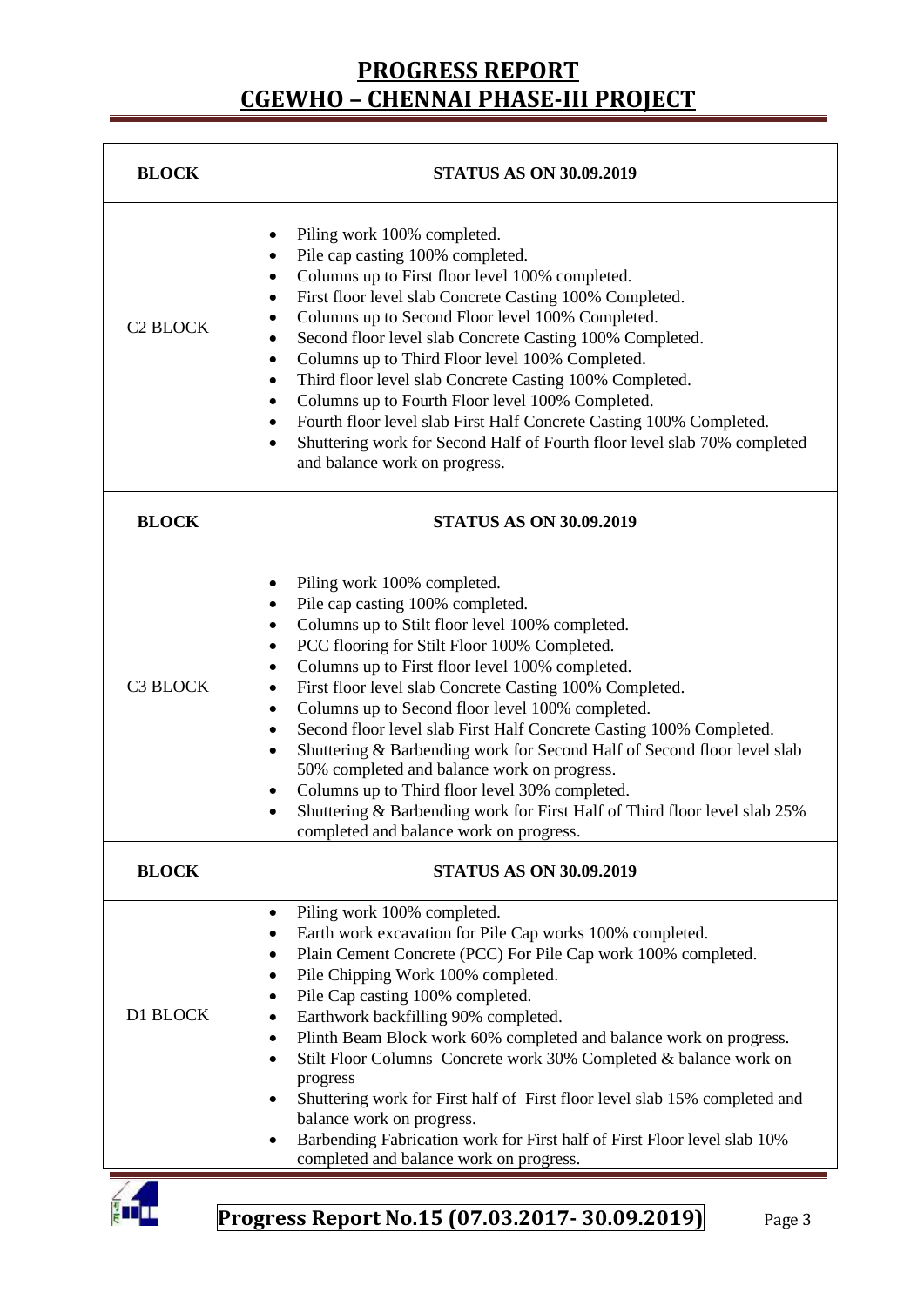| <b>BLOCK</b>                    | <b>STATUS AS ON 30.09.2019</b>                                                                                                                                                                                                                                                                                                                                                                                                                                                                                                                                                                                                                                                                                                                                                                                                                                                                                                                                                                                                                                   |  |  |  |  |
|---------------------------------|------------------------------------------------------------------------------------------------------------------------------------------------------------------------------------------------------------------------------------------------------------------------------------------------------------------------------------------------------------------------------------------------------------------------------------------------------------------------------------------------------------------------------------------------------------------------------------------------------------------------------------------------------------------------------------------------------------------------------------------------------------------------------------------------------------------------------------------------------------------------------------------------------------------------------------------------------------------------------------------------------------------------------------------------------------------|--|--|--|--|
| D2 BLOCK                        | Piling work 100% completed.<br>٠<br>Pile cap casting 100% completed.<br>$\bullet$<br>Columns up to First floor level 100% completed.<br>First floor level slab Concrete Casting 100% Completed<br>Columns up to Second floor level 100% completed.<br>Second floor level slab Concrete Casting 100% Completed<br>Columns up to Third floor level 100% completed.<br>Third floor level slab Concrete Casting 100% Completed.<br>Columns up to Fourth floor level 100% completed.<br>Fourth floor level slab Concrete Casting 100% Completed.<br>Columns upto Fifth Floor level Slab 100% Completed.<br>Fifth floor level slab Concrete Casting 100% Completed.<br>٠<br>Columns upto Sixth Floor level Slab 50% Completed.<br>Shuttering & Bar bending work for First half of Sixth floor level slab 60%<br>$\bullet$<br>completed and balance work on progress.<br>Block work for Model Flat at First Floor 100% completed.<br>Ceiling & Wall Plastering work for Model flat 100% Completed.<br>Model Flat Finishing works on progress in full swing<br>$\bullet$ |  |  |  |  |
| <b>BLOCK</b>                    | <b>STATUS AS ON 30.09.2019</b>                                                                                                                                                                                                                                                                                                                                                                                                                                                                                                                                                                                                                                                                                                                                                                                                                                                                                                                                                                                                                                   |  |  |  |  |
| D3 BLOCK                        | Piling work 100% completed.<br>$\bullet$<br>Pile cap casting 100% completed.<br>Columns up to First floor level 100% completed.<br>First floor level slab Concrete Casing 100% Completed.<br>Columns up to Second floor level 100% completed.<br>$\bullet$<br>Second floor level slab Concrete Casing 100% Completed.<br>Columns up to Third floor level 100% completed.<br>Third floor level Slab Concrete Casing 100% Completed.<br>Columns up to Fourth floor level 50% completed.<br>Barbending Fabrication Work on progress for balance 50% Columns upto<br>$\bullet$<br>Fourth Floor Level.<br>Shuttering & Barbending work for First Half of Fourth floor level slab 70%<br>completed and balance work on progress.                                                                                                                                                                                                                                                                                                                                       |  |  |  |  |
| <b>BLOCK</b>                    | <b>STATUS AS ON 30.09.2019</b>                                                                                                                                                                                                                                                                                                                                                                                                                                                                                                                                                                                                                                                                                                                                                                                                                                                                                                                                                                                                                                   |  |  |  |  |
| <b>COMMUNITY</b><br><b>HALL</b> | Piling work 100% completed.<br>٠<br>Earth work excavation for Pile Cap works 100% Completed.<br>PCC for pile cap 100% completed<br>Pile cap casting 100% completed.<br>Earthwork backfilling 100% completed<br>Stilt Floor Columns Concrete 100% completed.<br>Shuttering & Barbending work for Stilt floor roof slab 85% completed.<br>٠                                                                                                                                                                                                                                                                                                                                                                                                                                                                                                                                                                                                                                                                                                                        |  |  |  |  |

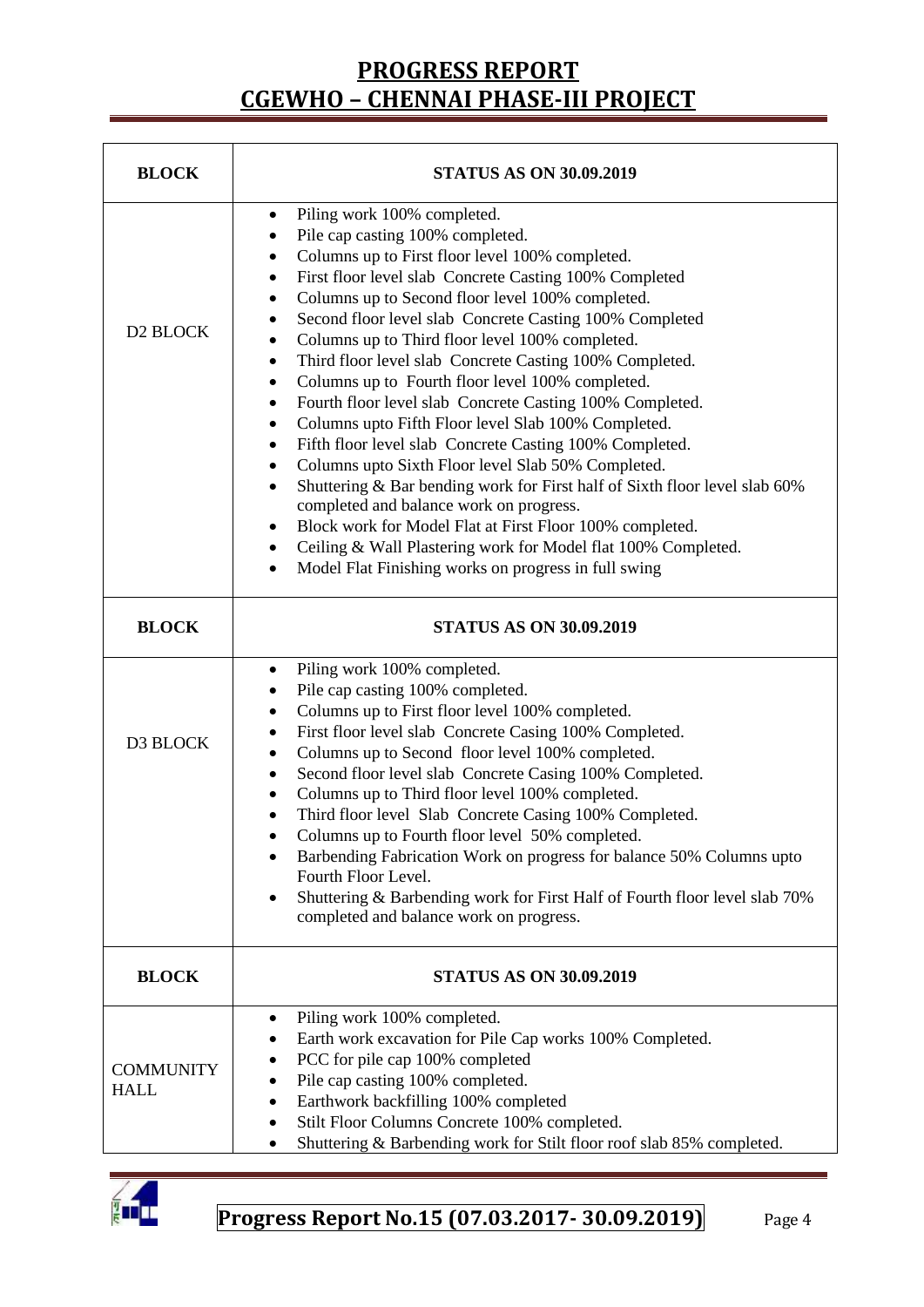#### **PHOTOGRAPHS OF WORK PROGRESS AS ON 30.09.2019**

Block A1: First Floor slab  $1<sup>st</sup>$  Half concrete completed & Second half on progress.



Block A2 : First Floor Slab shuttering & barbending works are on progress.



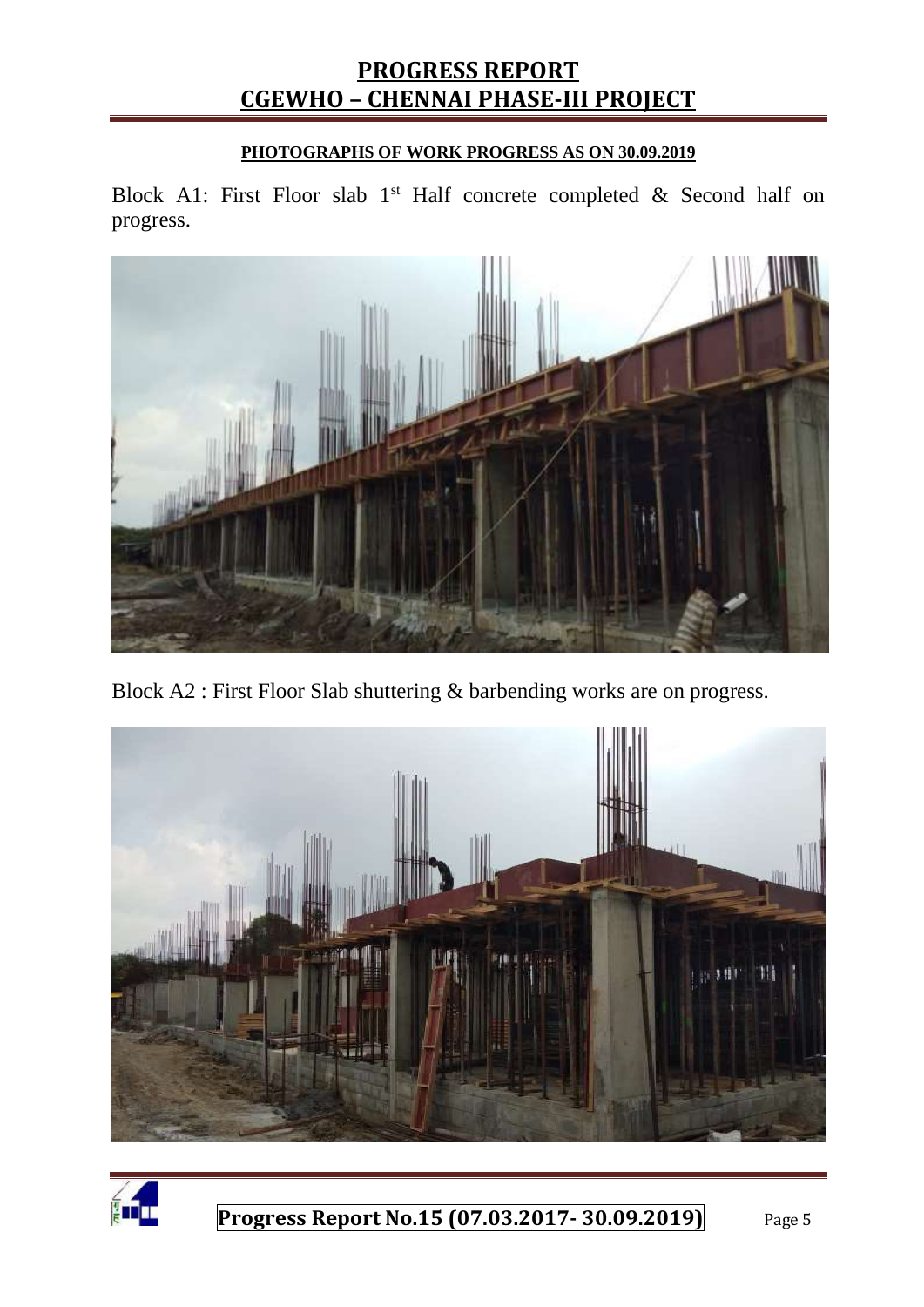Block B1: Sixth Floor slab completed & in Seventh Floor slab Suttering & Barbending works are on progress



Block B2: Second Floor slab 1<sup>st</sup> Half concrete completed  $\&$  in 2<sup>nd</sup> half portion slab shuttering & barbending works are on progress.



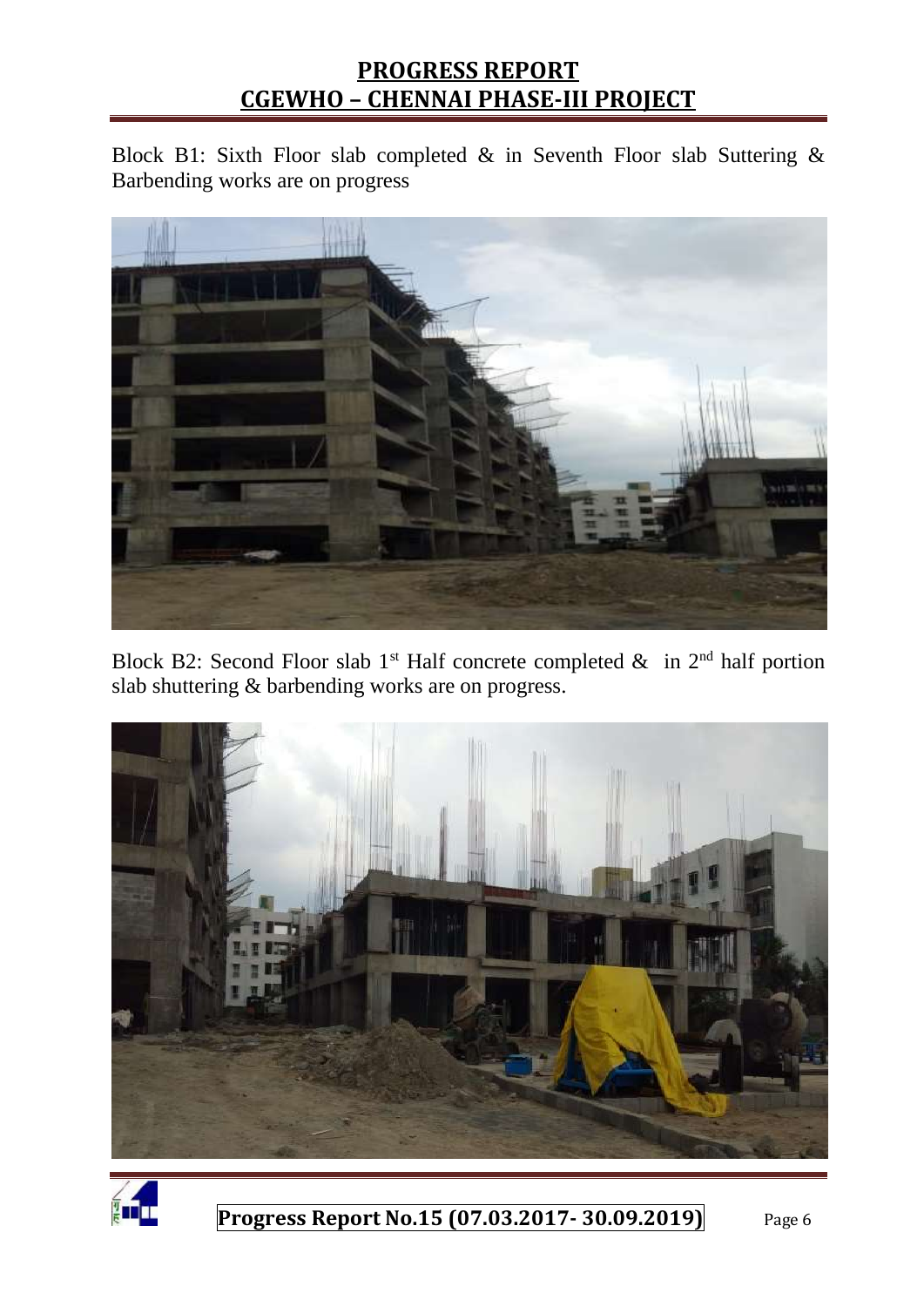Block C1: Sixth Floor slab completed & in Seventh Floor slab Suttering & Barbending works are on progress



Block C2: Fourth Floor slab 1<sup>st</sup> Half concrete completed  $\&$  in 2<sup>nd</sup> half portion slab shuttering & barbending works are on progress.



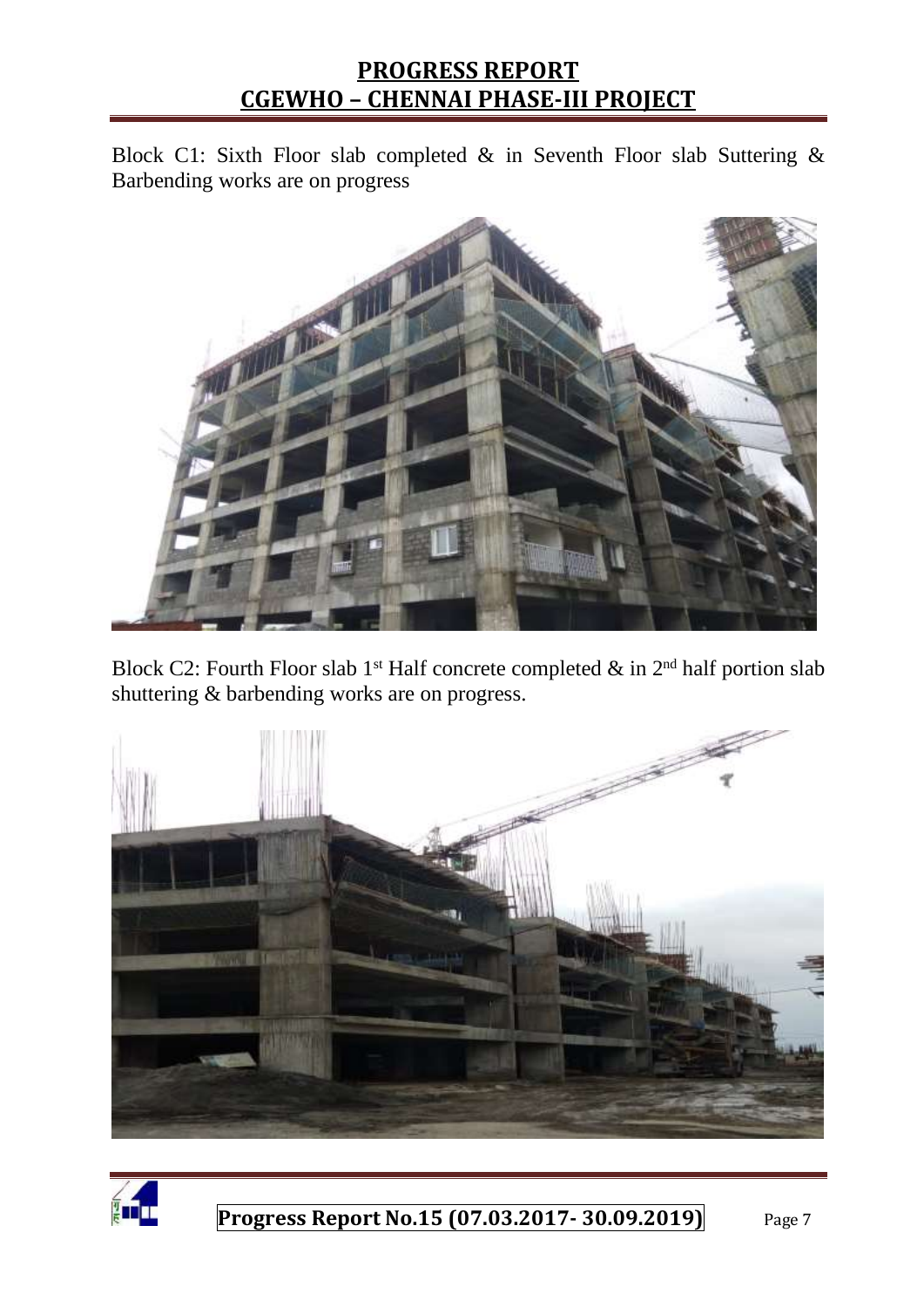Block C3: Second Floor 1<sup>st</sup> Half concrete completed  $\&$  in 2<sup>nd</sup> half portion shuttering works are on progress. In Third Floor 1st Half Slab Shuttering  $\&$ Barbending works on progress



Block D1: Pile Cap Works Complete. Earthwork backfilling & PCC for on Progress. First Floor 1<sup>st</sup> Half Slab Shuttering works are on progress.



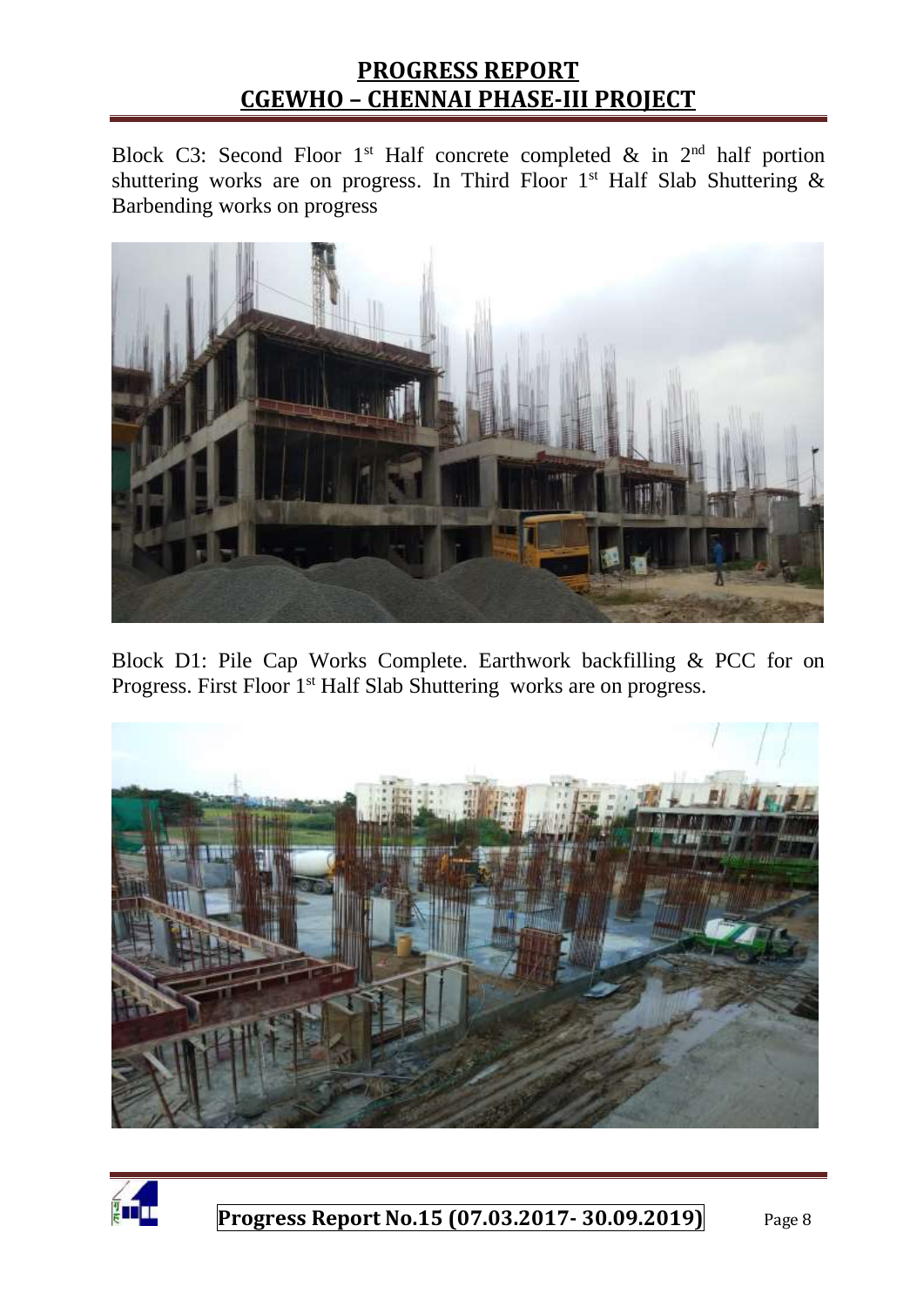Block D2 : Sixth Floor slab 1<sup>st</sup> Half Portion Shuttering & Barbending works are on progress.



Block D3: Fourth Floor slab 1<sup>st</sup> Half Portion Shuttering & Barbending works are on progress.



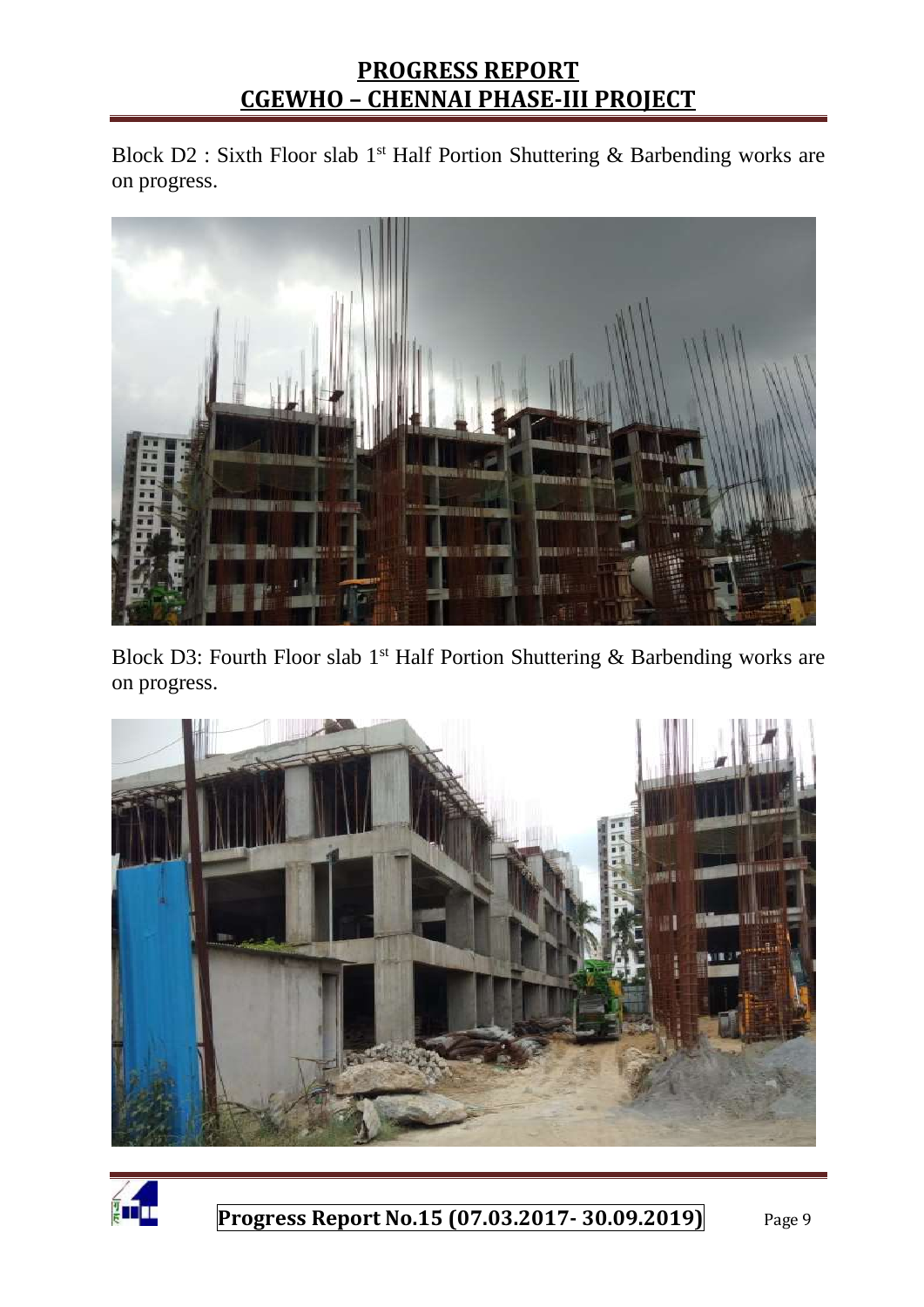Community Hall : Shuttering & Barbending work for Stilt floor roof slab 85% Completed



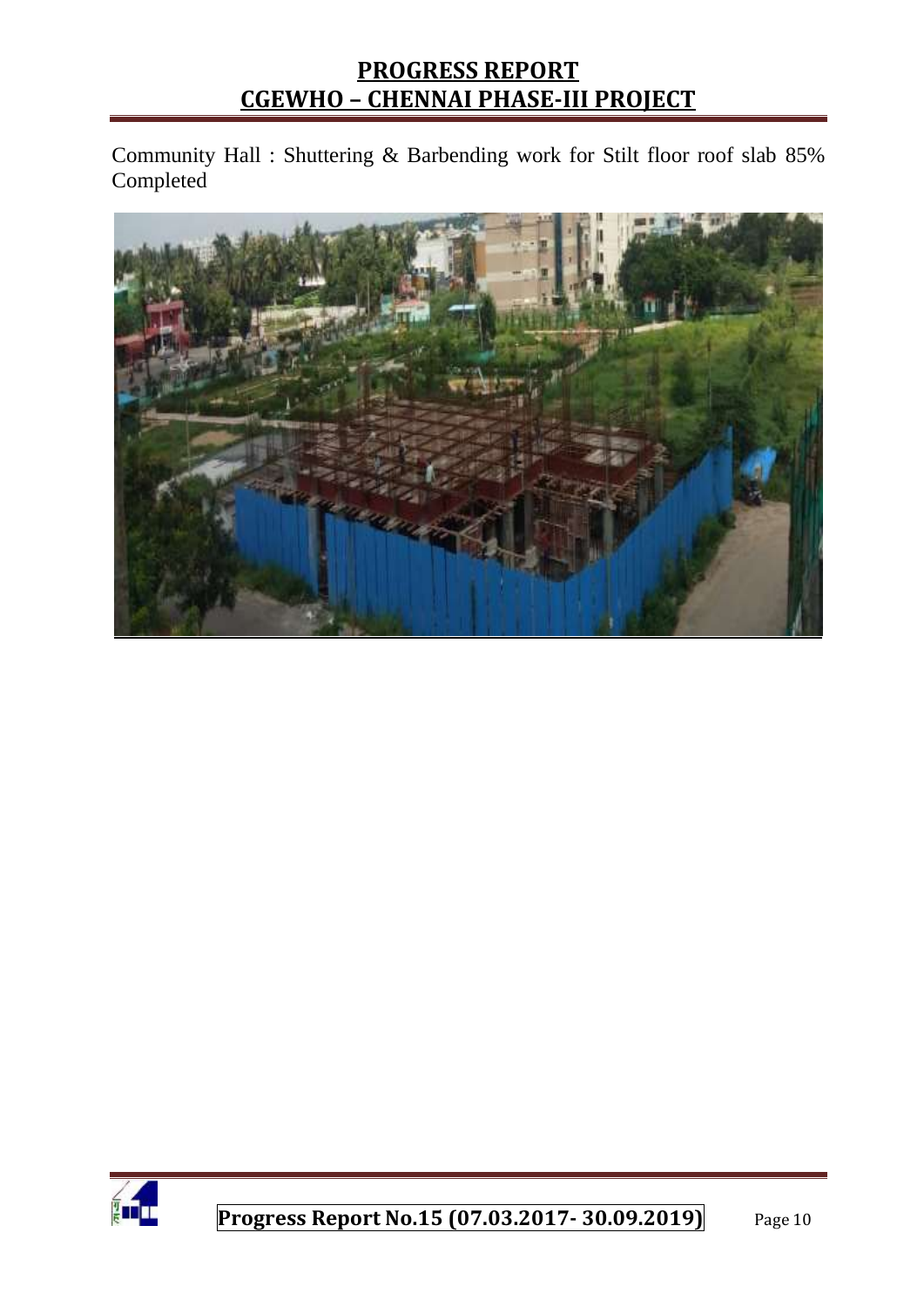#### **QUALITY CONTROL**

#### **DURING CONSTRUCTION FOLLOWING QUALITY CONTROL TESTS CONDUCTED AT SITE:**

| Sl.No.         | Materials                                                       | Source from                            | <b>Test</b><br>Done | Result                           |  |
|----------------|-----------------------------------------------------------------|----------------------------------------|---------------------|----------------------------------|--|
| 1              | M-Sand                                                          | Sriperambathur,<br>Kanchipuran<br>(Dt) | Each<br>Truck       | Sieve Analysis<br>& Silt content |  |
| $\overline{2}$ | Coarse Aggregate<br>(20mm)                                      | Sriperambathur,<br>Kanchipuran<br>(Dt) | Each<br>Truck       | Sieve Analysis                   |  |
| 3              | Coarse Aggregate<br>(12mm)                                      | Sriperambathur,<br>Kanchipuran<br>(Dt) | Each<br>Truck       | Sieve Analysis                   |  |
| $\overline{4}$ | Cement                                                          | Third party testing is being done.     |                     |                                  |  |
| 5              | <b>Steel</b>                                                    | Third party testing is being done.     |                     |                                  |  |
| 6              | Pile Integrity                                                  | Third party testing is being done.     |                     |                                  |  |
| $\tau$         | Soil Compaction                                                 | Third party testing is being done.     |                     |                                  |  |
| 8              | RCC cubes are being tested and Register is being maintained.    |                                        |                     |                                  |  |
| 9              | Slump test conducted at site to insure workability if concrete. |                                        |                     |                                  |  |

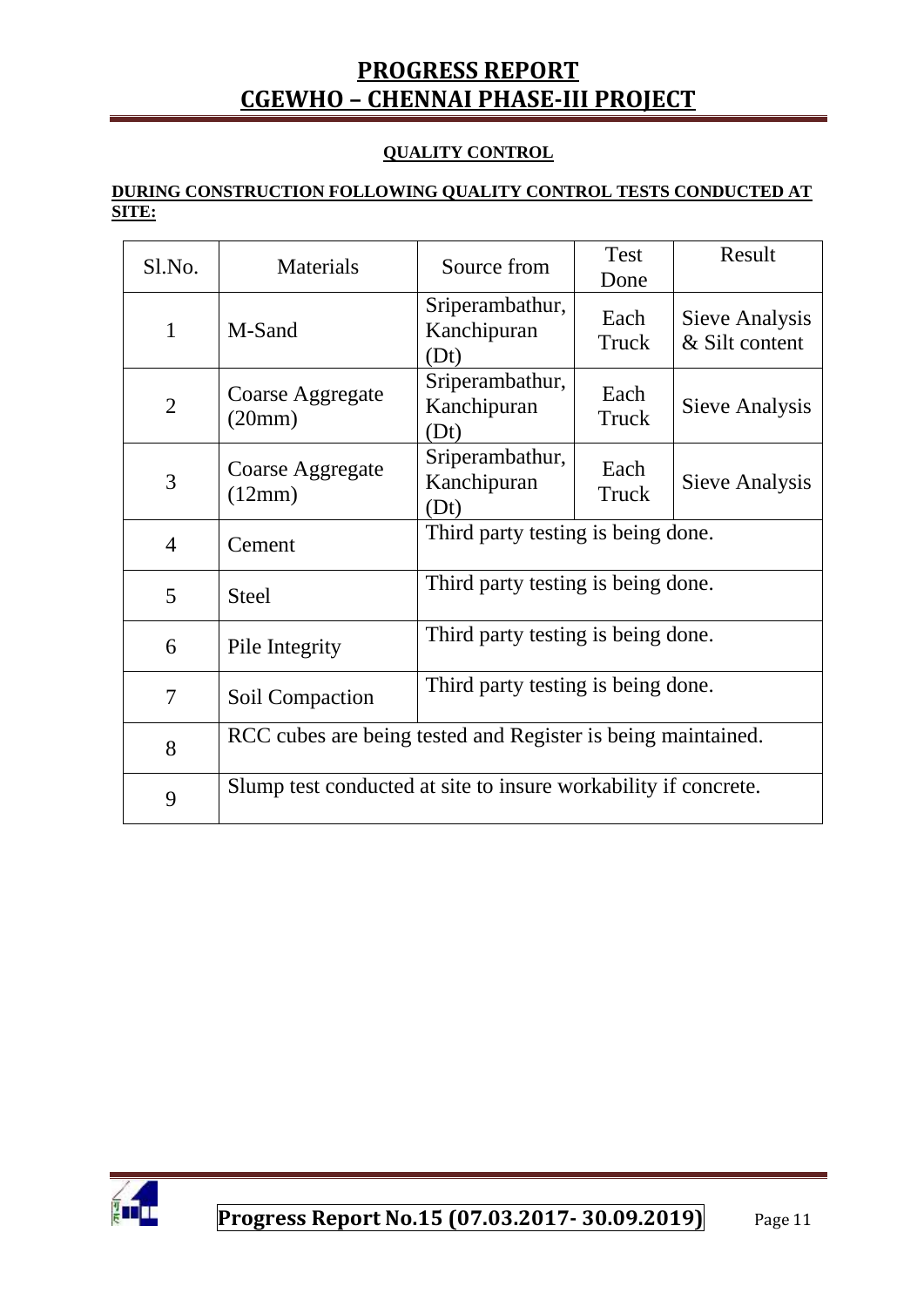## **PHOTOGRAPH OF QUALITY CONTROL AT SITE**

## **Concrete Cube Compressive Strength Testing**



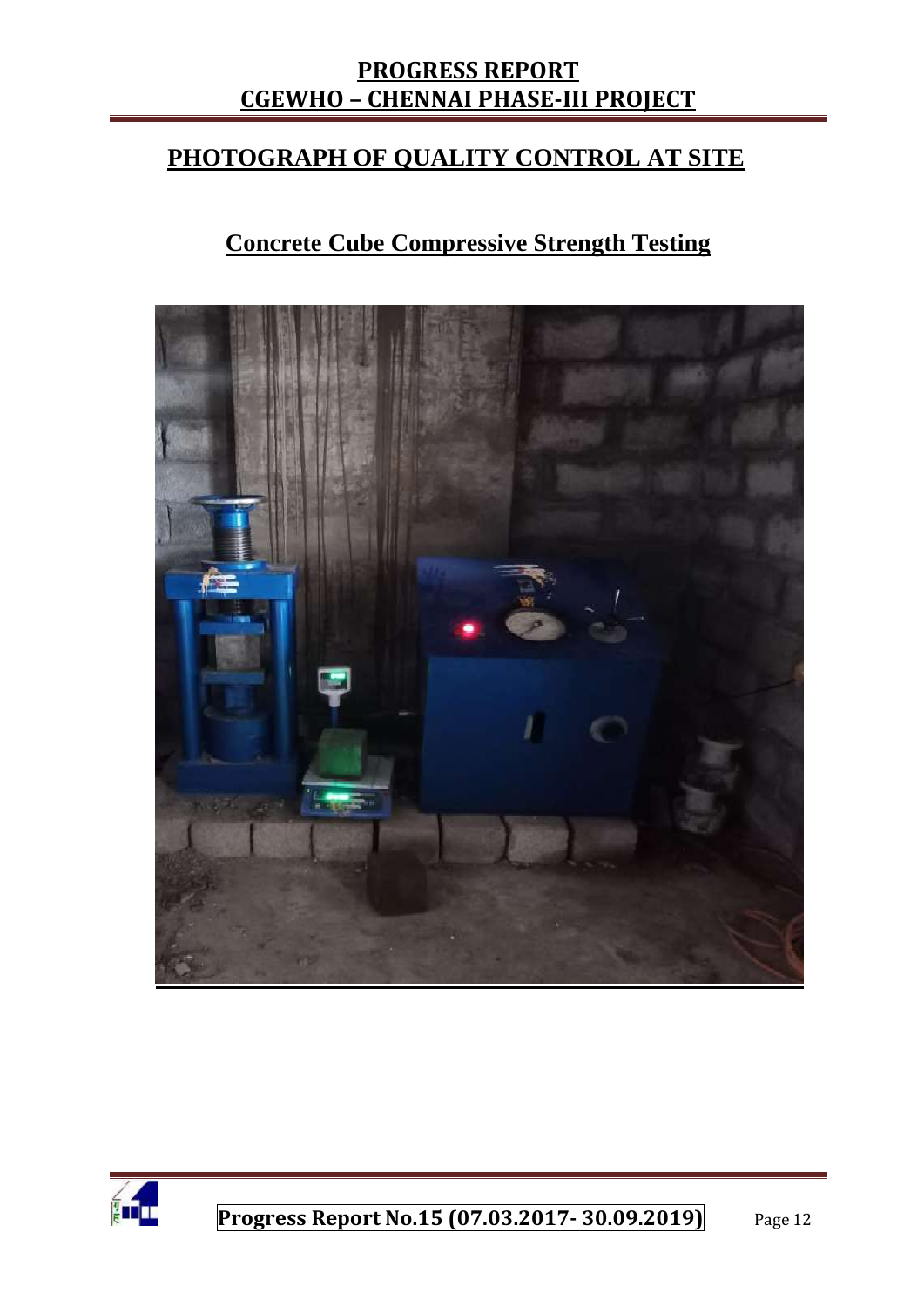## **20mm & 12mm Aggregate Sieve Analysis Testing**